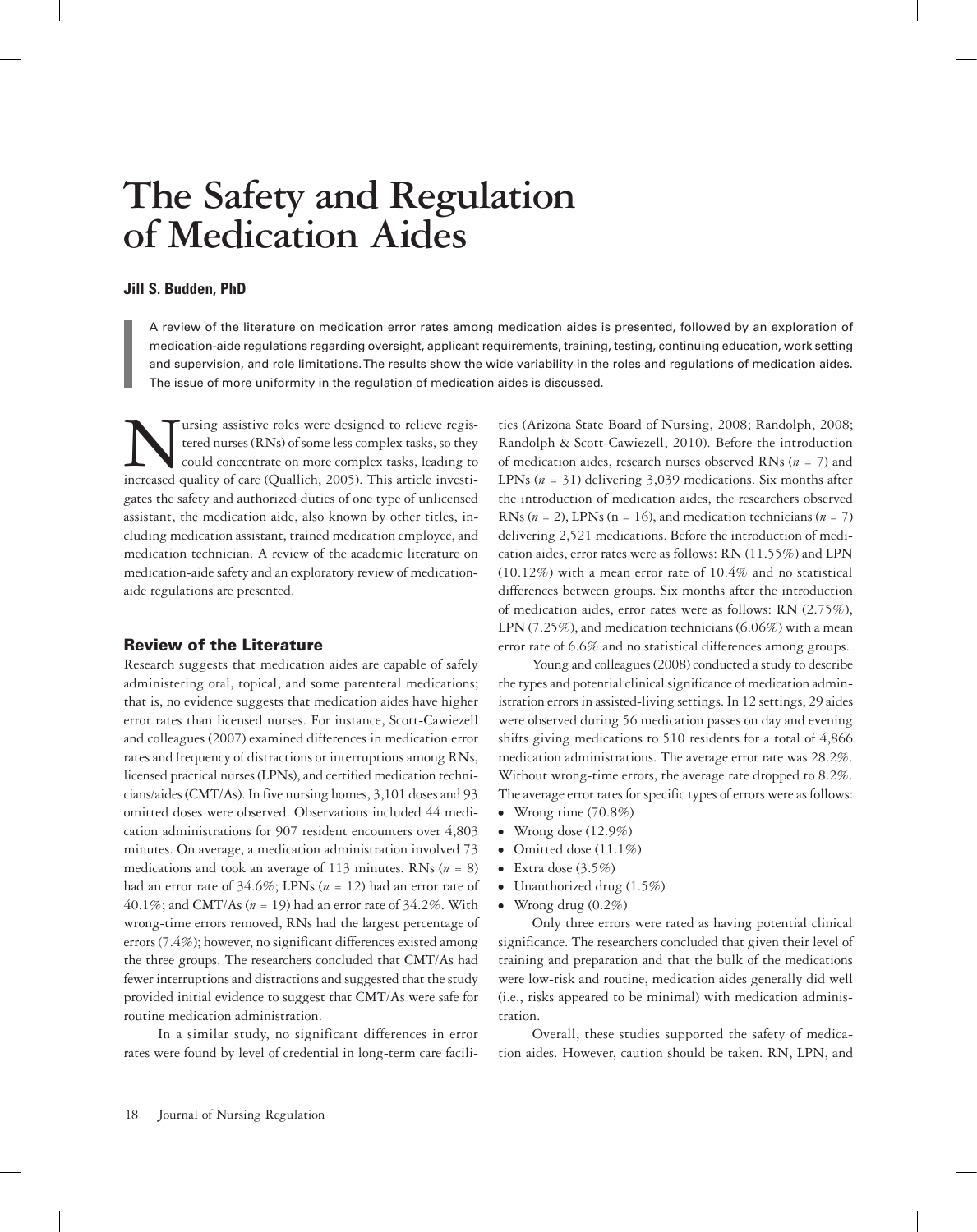medication-aide sample sizes were often small; hence, power was not sufficient to reach statistical significance. Additionally, the studies did not control for the differences in the types of medications administered by medication aides and licensed nurses. Finally, the medication-aide role is not as clear-cut as other patient-care positions. Job descriptions, training, testing, and supervision may vary among and within states. Hence, although limited conclusions may be drawn about medication-aide safety where the studies took place, caution should be taken when applying broad conclusions to other states with different medication-aide regulations. An exploratory analysis of the variations in medication-aide regulations was conducted to help illustrate these state-by-state differences.

# Data Collection

In 2009, the author conducted an exploration of medication-aide regulations by state and jurisdiction by reviewing and documenting information from state websites and legislation and by asking key contacts to review and answer questions about medicationaide regulations in their state. Given the methods for obtaining data and ever-changing state legislation, all results should be interpreted with caution. The purpose of the data presented is to provide a much-needed snapshot of medication-aide regulations.

#### **Participants**

Of the 50 states and the District of Columbia, 17 did not have medication aides, and 34 did (see Figure 1). Of the 34 states, key contacts in six did not respond, could not be reached, or did not provide enough detailed information for the majority of questions. Overall, the 34 states varied widely in the implementation of their programs, and some states had more than one type of medication-aide personnel. As a result, the term *jurisdiction*  is used in place of *state* for certain analyses to represent the 46 medication-aide jurisdictions identified for this study. Table 1 provides a breakdown of the 46 jurisdictions. Importantly, this does not mean there were 46 different jurisdictions for medication aides. There may have been more or less—the number 46 was used as a proxy.

# **Results**

A series of descriptive analyses explored the characteristics of medication-aide regulations by jurisdiction  $(N = 46)$ . Analyses of regulatory oversight, applicant requirements, training, testing, continuing education, work setting and supervision, and role limitations were conducted.

## **Regulatory Oversight**

Of the agencies who provided regulatory oversight, 43% (*n* = 20) were boards of nursing (BONs); 46% (*n* = 21) were some other state department (e.g., the department of health); and 11% (*n*

## **FIGURE 1**

## Medication-Aide Geography

As of 2009, of the 50 states and the District of Columbia, 34 (67%) had some form of medication aides (including two states that had a pilot program), and 17 (33%) did not.



= 5) were some combination of a BON and some other state department or agency (see Table 1).

#### **Applicant Requirements**

At least 50% ( $n = 23$ ) of the jurisdictions required medicationaide applicants to have certified nursing assistant (CNA) credentials. Some jurisdictions (33%, *n* = 15) required CNAs to have a specific amount of work experience. Other jurisdictions (13%, *n* = 6) did not require applicants to be CNAs, but did require other forms of work experience. A sample of the varied requirements for CNA work experience follows:

- ⦁⦁ 1,000 hours of work experience as a CNA in the last 24 months
- ⦁⦁ 2,000 hours working as a CNA in a nursing facility
- ⦁⦁ 6 months experience as a CNA
- ⦁⦁ 6 months of work experience as a nurse aide in the last 2 years
- ⦁⦁ 1 year of full-time employment as a CNA
- ⦁⦁ 1 continuous year of full-time experience as a CNA in the state

## **Training**

At least 39% (*n* = 18) of jurisdictions offered training in facilities such as long-term care facilities and at least 61% (*n* = 28) offered training in educational institutions such as community colleges. The average total hours of training (including didactic and clinical) required to become a medication aide was 73.97. The average number of didactic training hours across jurisdictions was 55.97 with a minimum of 4 hours and a maximum of 150 hours. The average number of clinical training hours across jurisdictions was 22.20 hours with a minimum of 0 hours and a maximum of 40 hours (see Table 2). A sample of the varied timeframes for completing training follows: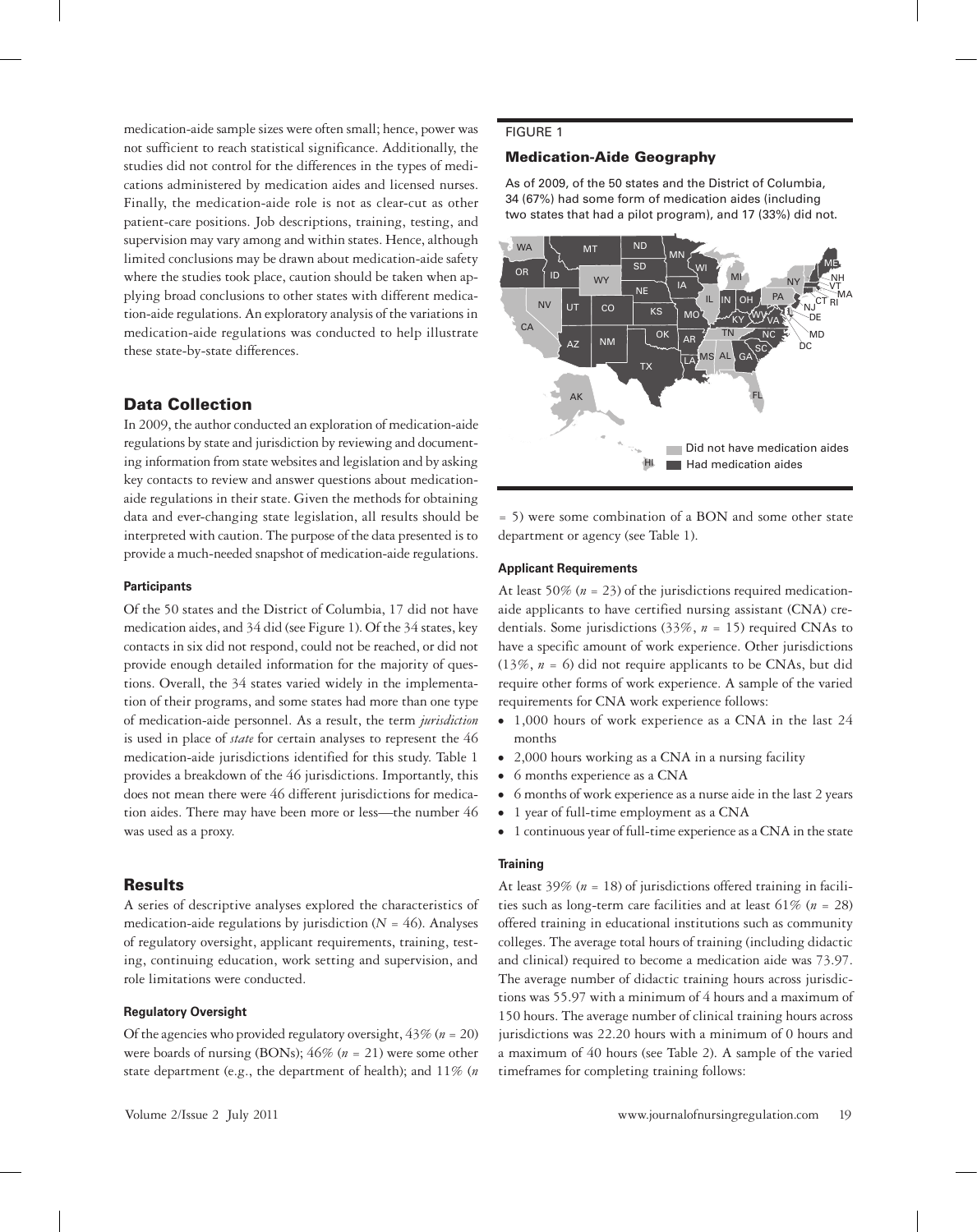## TABLE 1

## Jurisdictions That Allow Unlicensed Assistive Personnel to Administer Medication

Some of the 34 states with medication aides had more than one type of medication aide. Thus, the term *jurisdiction* is used instead of state to represent the 46 medication-aide jurisdictions identified for this study.

| <b>Jurisdiction</b>                                         | <b>Title of Unlicensed Assistive Personnel</b>                                            | <b>Regulatory Oversight</b>                                                                                                                                                                                                          |  |  |  |
|-------------------------------------------------------------|-------------------------------------------------------------------------------------------|--------------------------------------------------------------------------------------------------------------------------------------------------------------------------------------------------------------------------------------|--|--|--|
| Arizona                                                     | Certified medication technician                                                           | <b>BON</b>                                                                                                                                                                                                                           |  |  |  |
| Arkansas                                                    | Medication assistive person                                                               | <b>BON</b>                                                                                                                                                                                                                           |  |  |  |
| Colorado                                                    | <b>Medication aide</b>                                                                    | <b>BON</b>                                                                                                                                                                                                                           |  |  |  |
| Connecticut                                                 | Certified unlicensed personnel and medication<br>technician (pilot program)               | DOH <sup>*</sup>                                                                                                                                                                                                                     |  |  |  |
| <b>DC</b>                                                   | Medication aide (pilot program)                                                           | <b>BON</b>                                                                                                                                                                                                                           |  |  |  |
| Georgia                                                     | Qualified medication aide                                                                 | BON, LPN; Department of Behavioral Health<br>& Developmental Disabilities (Advisory to<br>BON, LPN); Department of Human Resources,<br>Office of Regulatory Services (rules and regu-<br>lations over community living arrangements) |  |  |  |
| Idaho                                                       | Certified medication assistant                                                            | <b>BON</b>                                                                                                                                                                                                                           |  |  |  |
| Indiana                                                     | Qualified medication aide                                                                 | <b>DOH</b>                                                                                                                                                                                                                           |  |  |  |
| lowa                                                        | Certified medication aide                                                                 | Department of Inspections and Appeals                                                                                                                                                                                                |  |  |  |
| <b>Kansas</b>                                               | Certified medication aide                                                                 | Department of Health and Environment                                                                                                                                                                                                 |  |  |  |
| Kentucky                                                    | Medication aide credentialed                                                              | <b>Cabinet for Health Services</b>                                                                                                                                                                                                   |  |  |  |
| Louisiana                                                   | Medication attendant certified                                                            | Department of Health and Hospitals                                                                                                                                                                                                   |  |  |  |
| Maine(a)                                                    | Certified medication assistants-medications                                               | <b>BON</b>                                                                                                                                                                                                                           |  |  |  |
| Maine (b)                                                   | Certified residential care medication aide                                                | Department of Health and Human Services                                                                                                                                                                                              |  |  |  |
| Maryland (a)                                                | <b>Medication technician</b>                                                              | <b>BON</b>                                                                                                                                                                                                                           |  |  |  |
| Maryland (b)                                                | Certified medication aide                                                                 | <b>BON</b>                                                                                                                                                                                                                           |  |  |  |
| <b>Massachusetts</b>                                        | <b>Medication aide</b>                                                                    | Departments of Public Health, Mental Health,<br>and Mental Retardation                                                                                                                                                               |  |  |  |
| Minnesota                                                   | Trained medication aide and unlicensed assis-<br>tive personnel administering medications | <b>BON</b>                                                                                                                                                                                                                           |  |  |  |
| Missouri (a)                                                | Level Lmedication aide                                                                    | Department of Health and Senior Services,<br>Division of Regulation and Licensure                                                                                                                                                    |  |  |  |
| Missouri (b)                                                | Certified medication technician                                                           | Department of Health and Senior Services,<br>Division of Regulation and Licensure                                                                                                                                                    |  |  |  |
| Montana (a)                                                 | Medication aide (licensed)                                                                | <b>BON</b>                                                                                                                                                                                                                           |  |  |  |
| Montana (b)                                                 | Certified medication aide                                                                 | Department of Public Health and Human Ser-<br>vices                                                                                                                                                                                  |  |  |  |
| Nebraska (a)                                                | Medication aide 40 hour                                                                   | BON; Department of Health and Human Ser-<br>vices-Licensure Unit                                                                                                                                                                     |  |  |  |
| Nebraska (b)                                                | <b>Medication aide</b>                                                                    | BON; Department of Health and Human Ser-<br>vices-Licensure Unit                                                                                                                                                                     |  |  |  |
| New Hampshire (a)                                           | Licensed nursing assistant, medication certified                                          | <b>BON</b>                                                                                                                                                                                                                           |  |  |  |
| New Hampshire (b)                                           | Medication nursing assistants (licensed)                                                  | <b>BON</b>                                                                                                                                                                                                                           |  |  |  |
| New Jersey                                                  | Medication aide                                                                           | Department of Health and Senior Services                                                                                                                                                                                             |  |  |  |
| <b>New Mexico</b>                                           | Certified medication aide                                                                 | <b>BON</b>                                                                                                                                                                                                                           |  |  |  |
| North Carolina (long-term<br>care/skilled nursing facility) | <b>Medication</b> aide                                                                    | BON; Division of Health Service Regulation/<br>Center for Aide Regulation and Education                                                                                                                                              |  |  |  |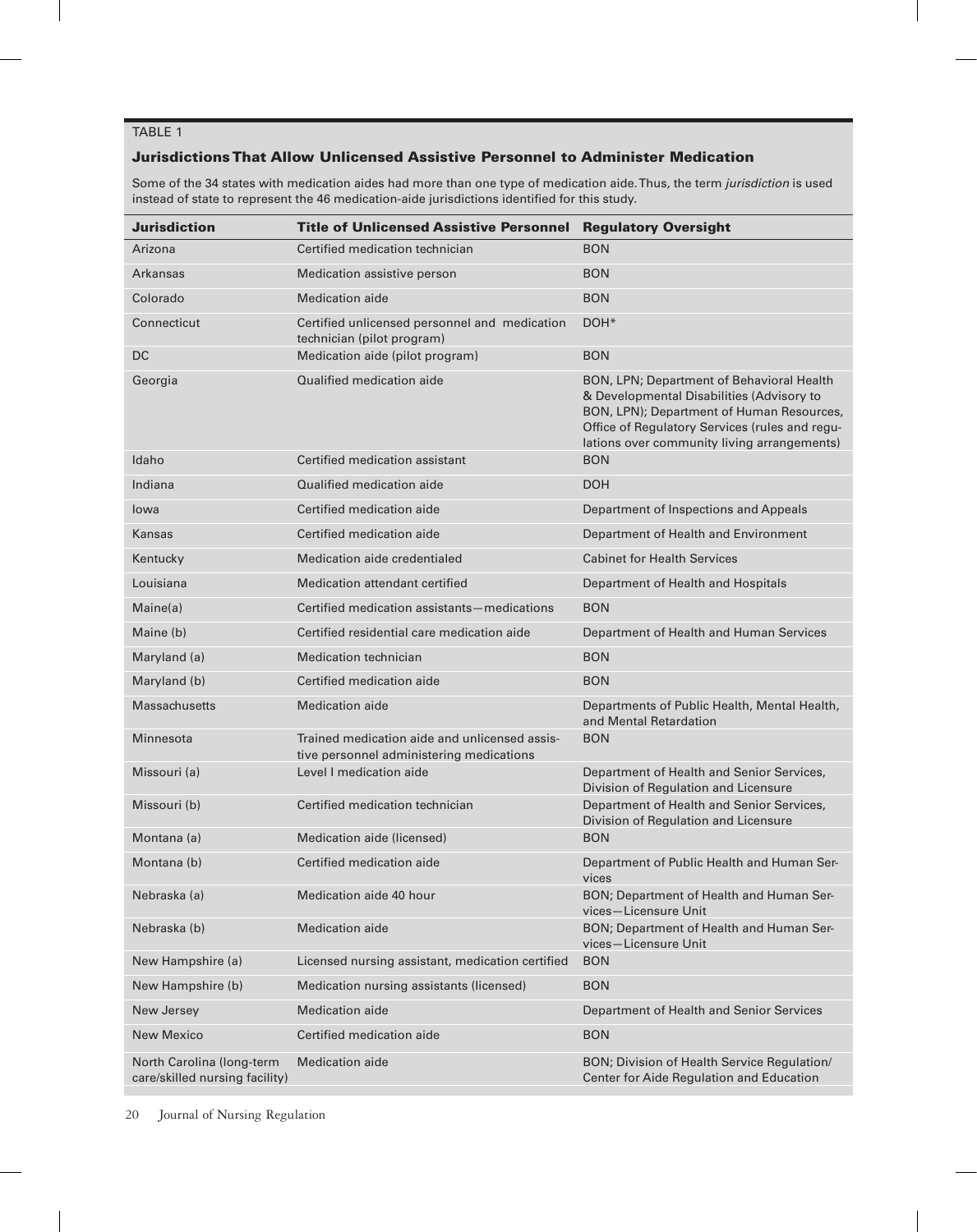#### Jurisdictions That Allow Unlicensed Assistive Personnel to Administer Medication *(continued)*

| <b>Jurisdiction</b>                                                           | <b>Title of Unlicensed Assistive Personnel Regulatory Oversight</b>                                              |                                                                                                                                                                 |  |  |  |
|-------------------------------------------------------------------------------|------------------------------------------------------------------------------------------------------------------|-----------------------------------------------------------------------------------------------------------------------------------------------------------------|--|--|--|
| North Carolina (adult care<br>homes)                                          | <b>Medication aide</b>                                                                                           | Division of Health Service Regulation/Adult<br><b>Care Licensure Section</b>                                                                                    |  |  |  |
| North Dakota (a)                                                              | Medication assistant I                                                                                           | <b>BON</b>                                                                                                                                                      |  |  |  |
| North Dakota (b)                                                              | <b>Medication assistant II</b>                                                                                   | <b>BON</b>                                                                                                                                                      |  |  |  |
| North Dakota (c)                                                              | <b>Medication assistant III</b>                                                                                  | <b>BON</b>                                                                                                                                                      |  |  |  |
| Ohio                                                                          | Medication aide certified                                                                                        | <b>BON</b>                                                                                                                                                      |  |  |  |
| Oklahoma                                                                      | Certified medication aide                                                                                        | <b>DOH</b>                                                                                                                                                      |  |  |  |
| Oregon                                                                        | Certified medication aide                                                                                        | <b>BON</b>                                                                                                                                                      |  |  |  |
| South Carolina                                                                | Nonlicensed staff person                                                                                         | Department of Health and Environmental<br>Control (responsible for licensing health-care<br>facilities, there is no regulatory body for non-<br>licensed staff) |  |  |  |
| South Dakota                                                                  | Unlicensed assistive personnel                                                                                   | <b>BON</b>                                                                                                                                                      |  |  |  |
| Texas (facilities)                                                            | Medication aide                                                                                                  | Department of Aging and Disability Services                                                                                                                     |  |  |  |
| Texas (correctional institu-<br>tions)                                        | Medication aide                                                                                                  | Department of Aging and Disability Services                                                                                                                     |  |  |  |
| <b>Texas: Home Health</b>                                                     | Medication aide                                                                                                  | Department of Aging and Disability Services                                                                                                                     |  |  |  |
| Utah                                                                          | Medication aide certified                                                                                        | Division of Occupational and Professional Li-<br>censing in collaboration with BON                                                                              |  |  |  |
| Virginia                                                                      | Registered medication aide                                                                                       | <b>BON</b>                                                                                                                                                      |  |  |  |
| West Virginia                                                                 | Unlicensed personnel, approved medication as-<br>sistive personnel, and medication administra-<br>tive personnel | Office of Health Facility Licensure & Certifica-<br>tion                                                                                                        |  |  |  |
| Wisconsin (nursing home/<br>facilities for the develop-<br>mentally disabled) | Medication aide                                                                                                  | Department of Health and Family Services,<br>Division of Quality Assurance                                                                                      |  |  |  |
| Wisconsin (hospice)                                                           | Medication aide                                                                                                  | Department of Health and Family Services,<br>Division of Quality Assurance                                                                                      |  |  |  |

*Note.* BON = board of nursing; DOH = department of health; LPN = licensed practical nurse.

\* There are also programs regulated by the Department of Developmental Disabilities, the Department of Children and Families, as well as the Department of Mental Health and Addiction Services. All of these programs have their own regulations and different training requirements, and were not included in the analyses because of difficulty locating information on these programs.

- ⦁⦁ Determined by training program
- ⦁⦁ 1 to 2 weeks
- ⦁⦁ 3 to 15 weeks
- ⦁⦁ 3 days per week, 5 hours per day
- ⦁⦁ 1 day per week for 6 to 10 weeks
- ⦁⦁ 14 days for theory and 30 days for clinical for a total of 44 days
- ⦁⦁ No fewer than 20 business days and no greater than 90 days At least 41% (*n* = 19) of jurisdictions had some form of

training exception, and at least 28% (*n* = 13) did not. At least 20% (*n* = 9) of the jurisdictions had a training exception if medication-aide education from another state was substantially similar. At least  $30\%$  ( $n = 14$ ) had a training exception if medication aides from another state passed the jurisdiction's exam. And at least  $22\%$  ( $n = 10$ ) had a training exception if the applicant had some form of nursing education.

#### **Testing**

At least 78% (*n* = 36) of the jurisdictions used a standard written exam after training, and at least 28% (*n* = 13) used a manual/ skills demonstration exam. Responsibility for designing and administering the exam varied by jurisdiction. A sample follows:

- ⦁⦁ BON
- ⦁⦁ Department of Health
- ⦁⦁ Training program
- ⦁⦁ Committee
- ⦁⦁ Instructors
- ⦁⦁ D&S Diversified Technologies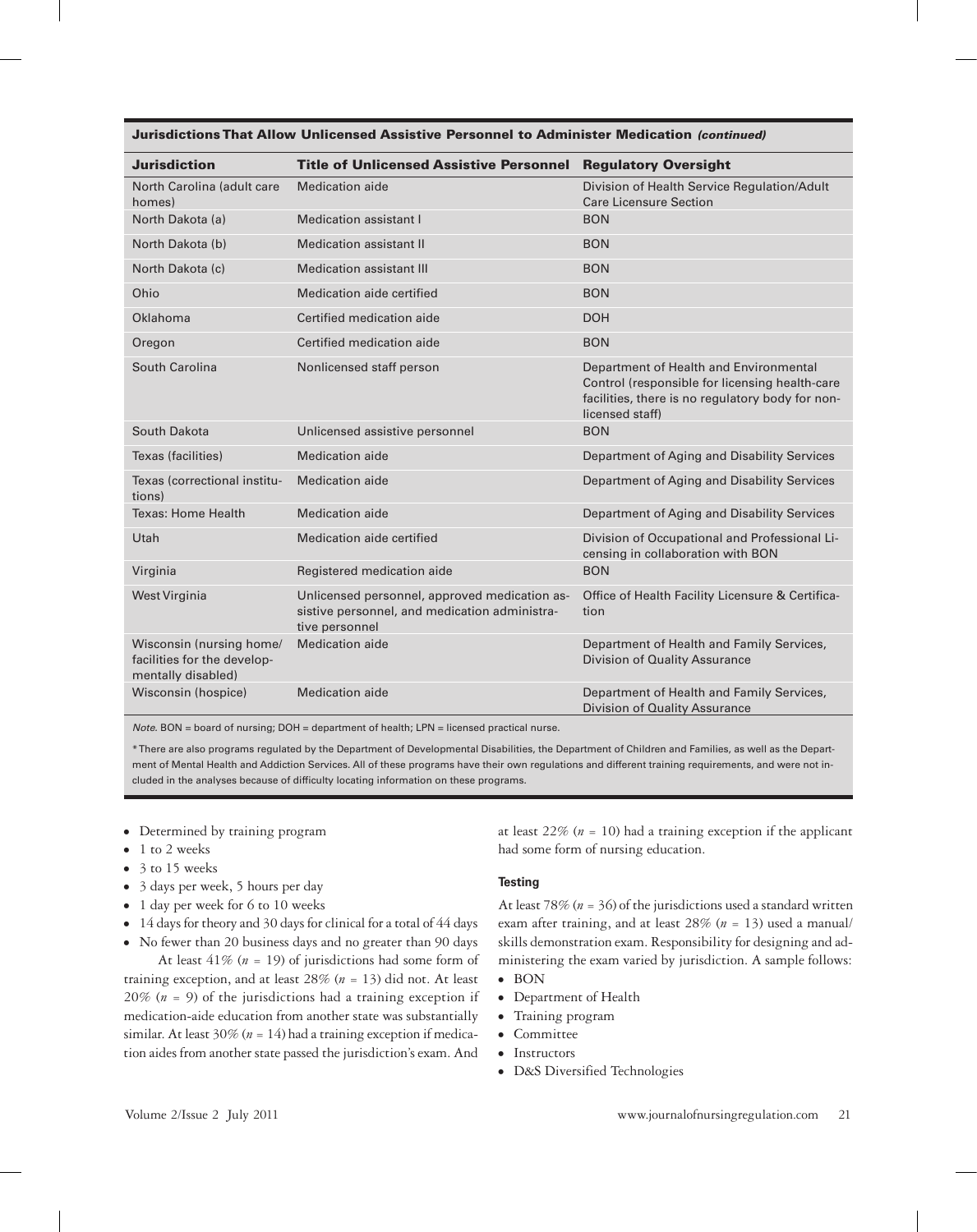## TABLE  $2$

#### Training Hours

|                                                                         | $\mathbf n$ | M           | <b>SD</b>   | mum  | Mini- Maxi-<br>mum | <b>Median</b> |  |
|-------------------------------------------------------------------------|-------------|-------------|-------------|------|--------------------|---------------|--|
| <b>Total training</b><br>hours                                          | 34          | 73.97 40.60 |             | 4.00 | 150,00 72,00       |               |  |
| Didactic training<br>hours                                              | 30          |             | 55.97 36.47 | 4.00 | 150.00             | 54.00         |  |
| Clinical training<br>hours                                              | 30          |             | 22.20 14.86 | 0.00 | 40.00              | 20.50         |  |
| Table does not include the one identified jurisdiction that did not re- |             |             |             |      |                    |               |  |

quire any training hours.

- ⦁⦁ Comira Testing
- ⦁⦁ Pearson VUE
- ⦁⦁ Psychology Services Incorporated (PSI)
- ⦁⦁ Professional Healthcare Development (PHD)

An analysis of overall pass rates and passing scores revealed an average of  $73\%$  (*SD* =  $17\%$ ) of applicants across jurisdictions passed the written exam (participants were not asked whether this was a first-time pass rate); 40% was the minimum, and 94% was the maximum. The average raw score needed to pass the written exam across jurisdictions was 77% correct. At least five jurisdictions (11%) required 100% to pass the manual exam; 50% of the jurisdictions did not have a manual exam, and data were not available for 35% of the jurisdictions.

At least  $35\%$  ( $n = 16$ ) of jurisdictions allowed individuals to take the exam two times, and at least 24% (*n* = 11) allowed individuals to take it three times. At least 39% (*n* = 18) of the jurisdictions allowed individuals to retake training, then retake the exam if they had exhausted their first allotment of retakes. A sample of the varied timeframes for retaking the exam follows:

- ⦁⦁ Within 30 days
- ⦁⦁ Within 60 days of training completion
- ⦁⦁ Within 45 days of failure notification
- ⦁⦁ Within 90 days
- ⦁⦁ Within 3 months of training completion
- ⦁⦁ Within 6 months of training completion
- Within 1 year of classroom training completion
- Within 1 year of the date of application
- ⦁⦁ Within 12 months of the first day of training

#### **Continuing Education**

Continuing education requirements varied by jurisdiction and were as follows:

- None  $(20\%, n = 9)$
- ⦁⦁ 8 hours every 2 years (7%, *n* = 3)
- ⦁⦁ 7 clock hours every 1 year (7%, *n* = 3)
- 12 hours (4 specific to medication administration) every 1 year  $(7\%, n = 3)$
- 6 hours every 1 year  $(4\%, n = 2)$
- $\bullet$  10 hours every 2 years (4\%, n = 2)
- Competency assessment every 2 years  $(4\%, n = 2)$
- Clinical update every 2 years  $(4\%, n = 2)$
- 16 hours  $(2\%, n = 1)$
- 16 clock hours every 2 years <math>(2\%, n = 1)</math>
- 12 hours, timeframe missing  $(2\%, n = 1)$
- 12 hours every 1 year  $(2\%, n = 1)$
- 15 hours every 2 years <math>(2\%, n = 1)</math>
- 8 hours every 1 year  $(2\%, n = 1)$
- ⦁⦁ 8 of 24 hours medication-related every 2 years (2%, *n* = 1)
- ⦁⦁ 4 hours of population-specific training in medication administration in the assisted-living facility where employed or a refresher course in medication administration offered by an approved program every 1 year  $(2\%, n = 1)$
- Retraining every 2 years  $(2\%, n = 1)$
- Missing  $(24\%, n = 11)$

#### **Work Setting and Supervision**

The settings in which medication aides may work varied by jurisdiction. The minimum percentages of jurisdictions that allowed medication aides to work in various settings are as follows:

- ⦁⦁ Nursing home/skilled nursing facilities (39%, *n* = 18)
- ⦁⦁ Assisted-living facilities (37%, *n* = 17)
- ⦁⦁ Intermediate-care/mental-retardation facilities (20%, *n* = 9)
- Long-term care facilities  $(17\%, n = 8)$
- ⦁⦁ Residential care facilities (15%, *n* = 7)
- Adult care homes/adult foster care  $(11\%, n = 5)$
- Correctional facilities  $(9\%, n = 4)$

Similarly, professionals who may supervise medication aides varied widely by jurisdiction; a sample of results follows:

- Licensed nurse  $(28\%, n = 13)$
- RN  $(15\%, n = 7)$
- Prescribers or RNs  $(2\%, n = 1)$
- RN or an LPN acting at the direction of an RN  $(2\%, n = 1)$
- Licensed nurse on duty or on call  $(4\%, n = 2)$

#### **Role Limitations**

The authorized job duties for medication aides also varied by jurisdiction. Given space constraints, not all role limitations by jurisdiction can be presented here; thus, a subset of four jurisdictions was selected: one was randomly selected from each of the National Council of State Boards of Nursing's four geographic regions. State and jurisdiction names are not presented because the focus is not on the jurisdiction but on the variations in role limitations *among* jurisdictions.

In state/jurisdiction 1, medication aides could not administer the following: parenteral or injectable medications; the initial dose or nonroutine medication when the patient's response is not predictable; medication when the patient's condition is unstable or the patient has changing nursing needs; or medication if the supervising nurse is unavailable to monitor the progress of the patient or the effect of the medication on the patient. Also, a